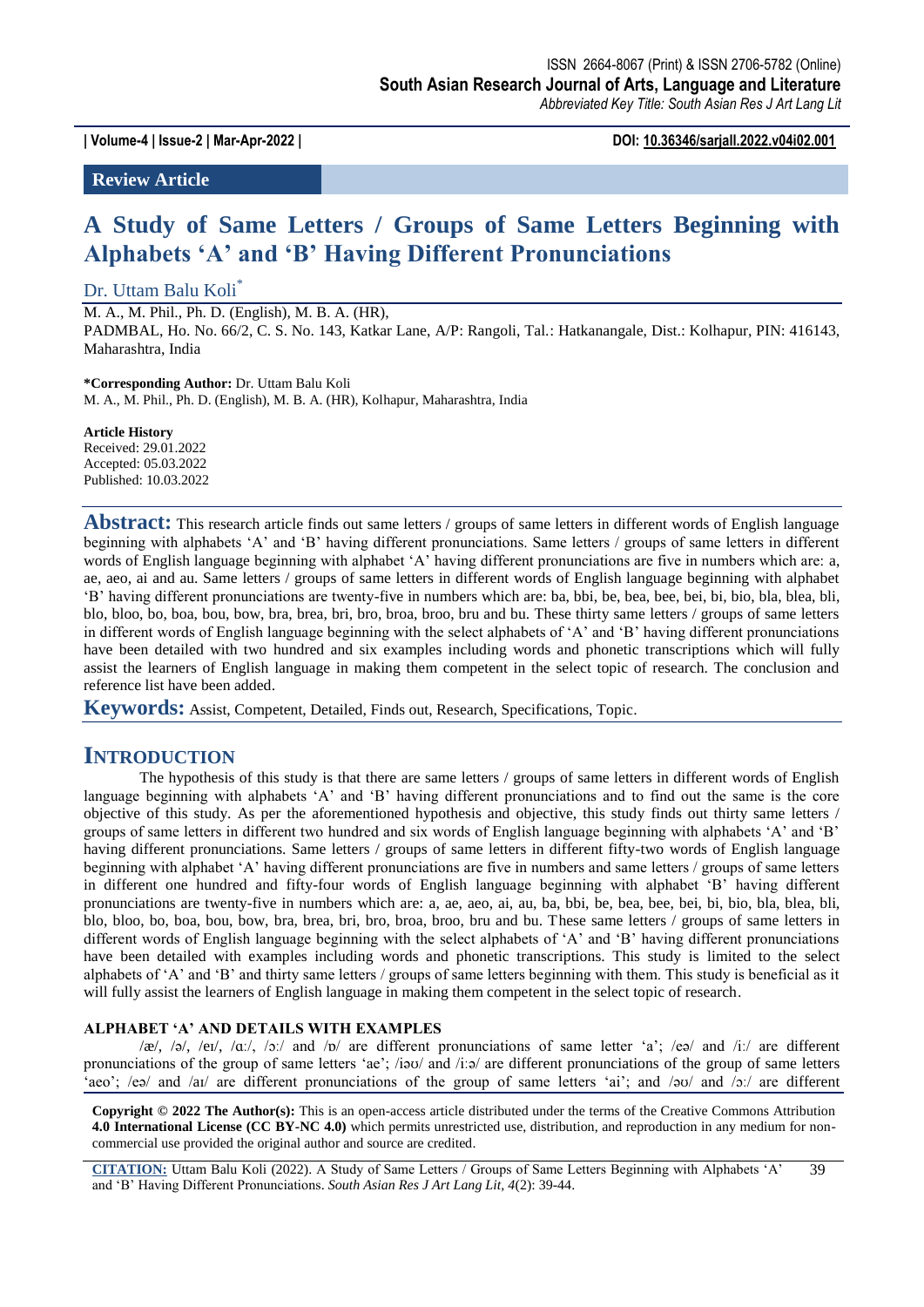pronunciations of the group of same letters 'au'. These aforementioned different pronunciations of same letters / groups of same letters in different words of English language beginning with alphabet 'A' have been written with examples including words and phonetic transcriptions as follows:

| <b>S. N.</b>   | <b>Same Letters / Groups</b> | <b>Different</b>      | <b>Examples</b> |                                       |
|----------------|------------------------------|-----------------------|-----------------|---------------------------------------|
|                | of Same Letters              | <b>Pronunciations</b> | Words           | <b>Phonetic Transcriptions</b>        |
| $\mathbf{1}$   | a                            | $\alpha$              | Ablation        | $/$ æb'leɪ $\int n/$                  |
|                |                              | $\sqrt{e}$            | Ablaze          | /a'bleiz/                             |
|                |                              | /el/                  | Able            | $/$ erbl $/$                          |
|                |                              | $/\alpha$ :/          | A la carte      | $\alpha$ : la: 'ka:t/                 |
|                |                              | $/2$ :/               | Albeit          | $\mathbf{c}$ :1'bi:1t/                |
|                |                              | $\sqrt{e}$            | Diagnostic      | darag nostik/                         |
|                |                              | $\alpha$              | Diagonal        | /dai ægənl/                           |
|                |                              | /b/                   | Fiance          | $\overline{\text{f}}$ inser           |
|                |                              | $/\mathfrak{F}/$      | Fiasco          | /fi'æskao/                            |
|                |                              | $\sqrt{e}$            | Graduate        | /'grædzuat/                           |
|                |                              | /eI/                  | Graduate        | /'grædzuert/                          |
|                |                              | $\sqrt{e}$            | Haemophilia     | /hi:mə filiə/                         |
|                |                              | $\alpha$              | Haemophiliac    | /hi:mə filiæk/                        |
|                |                              | $\sqrt{e}$            | Hypochondria    | /harpa kondria/                       |
|                |                              | $\alpha$              | Hypochondriac   | /harpa kondriæk/                      |
|                |                              | $\sqrt{a}$            | Individualism   | / indi'vidzu alizam/                  |
|                |                              | $\alpha$              | Individuality   | / indi vidzu ælati/                   |
|                |                              | /a                    | Insomnia        | $\overline{\text{/m}}$ 'spmnia/       |
|                |                              | $\alpha$              | Insomniac       | /in spmniæk/                          |
|                |                              | $\sqrt{e}$            | Mania           | $/$ memia $/$                         |
|                |                              | $\alpha$              | Maniac          | /'memiæk/                             |
|                |                              | /a                    | Paediatrician   | / pi:dia trifn/                       |
|                |                              | $\alpha$              | Paediatrics     | / pi:di aetriks/                      |
|                |                              | $\sqrt{a}$            | Peculiar        | $/pi$ 'kju:li $\mathfrak{g}(r)$       |
|                |                              | $\alpha$              | Peculiarity     | /pi kju:li ærəti/                     |
|                |                              | $\sqrt{e}$            | Pianist         | /'pianist/                            |
|                |                              | $\alpha$              | Piano           | /pi'ænou/                             |
|                |                              | /a                    | Psychoanalysis  | saikooa'nælosis/                      |
|                |                              | $\alpha$              | Psychoanalyst   | saikou aenolist/                      |
|                |                              | $\sqrt{a}$            | Punctual        | /'pʌŋktfuəl/                          |
|                |                              | $\alpha$              | Punctuality     | / panktfu ælati/                      |
|                |                              | $/e$ I $/$            | Punctuate       | /'p^nktfuert/                         |
|                |                              | $\sqrt{e}$            | Radiant         | /'reidiant/                           |
|                |                              | $/e$ I $/$            | Radiate         | /'reidieit/                           |
|                |                              | $\sqrt{e}$            | Sexual          | /'sekfuəl/                            |
|                |                              | $\alpha$              | Sexuality       | /sekfu aelati/                        |
|                |                              | $\sqrt{a}$            | Theatre         | $/$ $\theta$ iətə $(r)$ /             |
|                |                              | /æ/                   | Theatrical      | $\sqrt{\theta_I}$ ætrikl/             |
|                |                              | $\sqrt{a}$            | Trial           | $/$ 'tranal $/$                       |
|                |                              | /æ/                   | Triangle        | /' $\text{tra} \mathbf{i}$ ængl/      |
|                |                              | /a                    | Valuables       | / væljuablz/                          |
|                |                              | $/e$ I $/$            | Valuation       | / vælju $erfn/$                       |
|                |                              | /a                    | Variant         | /'veariant/                           |
|                |                              | $/e$ I $/$            | Variation       | / veəri $erfn/$                       |
| $\overline{2}$ | ae                           | /eq/                  | Aerodrome       | $/$ earadraum/                        |
|                |                              | $/i$ :/               | Aesthete        | $\sqrt{i}$ :s $\theta$ i:t $\sqrt{i}$ |
| $\mathfrak{Z}$ | aeo                          | $/i$ au/              | Aeolian         | /i aulion/                            |
|                |                              | $/i:\mathsf{a}/$      | Aeon            | $i$ : $an/$                           |
| $\overline{4}$ | ai                           | /ea/                  | Airy            | $/$ eəri $/$                          |
|                |                              | /au/                  | Aisle           | /ail/                                 |
| 5              | au                           | /20/                  | Aubergine       | /'aubazi:n/                           |
|                |                              | /2                    | Auburn          | $/$ ' $\sigma$ :bən /                 |
|                |                              |                       |                 |                                       |

**Table-1: Alphabet 'A' and Details with Examples**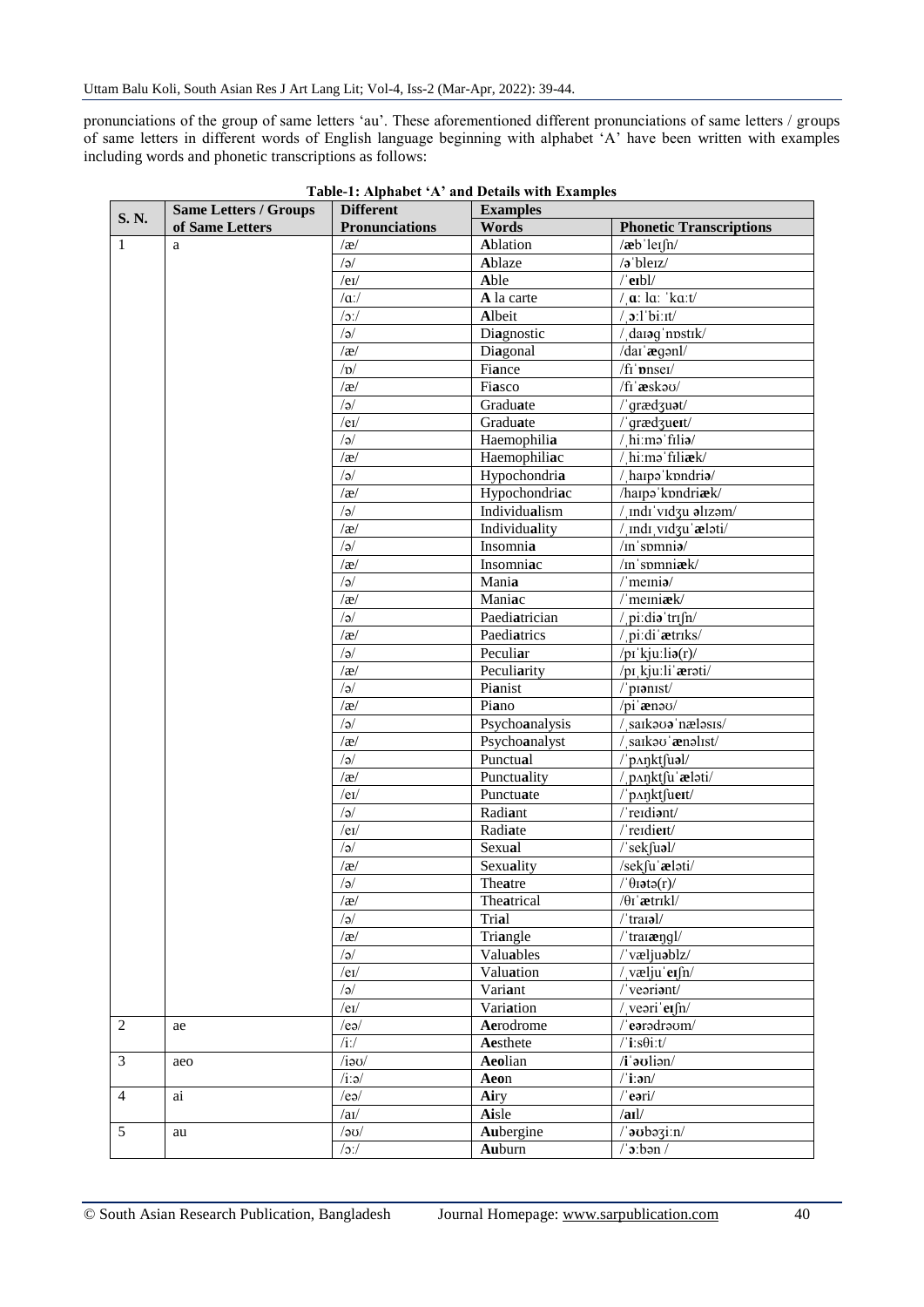The details including fifty-two examples in Table - 1 prove the half part of hypothesis that there are same letters / groups of same letters in different words of English language beginning with alphabet 'A' having different pronunciations.

#### **ALPHABET 'B' AND DETAILS WITH EXAMPLES**

/bæ/, /bə/, /beɪ/, /bɔː/, /bɑː/, /beə/ and /b/ are different pronunciations of the group of same letters 'ba'; /baɪ/ and /bɪ/ are different pronunciations of the group of same letters 'bbi'; /bə/, /be/, /bɪ/, /bi/, /biː/ and /b/ are different pronunciations of the group of same letters 'be'; /biː/, /beə/ and /bɪə/ are different pronunciations of the group of same letters 'bea'; /biː/ and /bɪə/ are different pronunciations of the group of same letters 'bee'; /beɪ/ and /biːɪ/ are different pronunciations of the group of same letters 'bei'; /bai/, /bi/, /bɜː/ and /bə/ are different pronunciations of the group of same letters 'bi'; /baɪəʊ/, /baɪɒ/ and /baɪə/ are different pronunciations of the group of same letters 'bio'; /blæ/, /bleɪ/, /blɑː/ and /bleə/ are different pronunciations of the group of same letters 'bla'; /bliː/ and /blɪə/ are different pronunciations of the group of same letters 'blea'; /blaɪ/ and /blɪ/ are different pronunciations of the group of same letters 'bli'; /blɒ/, /bləʊ/ and /blə/ are different pronunciations of the group of same letters 'blo'; /blʌ/ and /bluː/ are different pronunciations of the group of same letters 'bloo'; /bəʊ/, /bp/, /bə/, /ba/, /b $\alpha$ /, /bɔː/, /bʊ/ and /b/ are different pronunciations of the group of same letters 'bo'; /bəʊə/, /bɔː/ and /bəʊ/ are different pronunciations of the group of same letters 'boa'; /bəʊ/, /baʊ/ and /bu/ are different pronunciations of the group of same letters 'bou'; /baʊ/ and /bəʊ/ are different pronunciations of the group of same letters 'bow'; /brɑː/, /breɪ/, /bræ/, /brə/ and /breə/ are different pronunciations of the group of same letters 'bra'; /briː/, /bre/ and /breɪ/ are different pronunciations of the group of same letters 'brea'; /brɪ/ and /braɪ/ are different pronunciations of the group of same letters 'bri'; /brɒ/, /brəʊ/ and /brʌ/ are different pronunciations of the group of same letters 'bro'; /brəʊ/ and /brɔː/ are different pronunciations of the group of same letters 'broa'; /brəʊ/ and /bruː/ are different pronunciations of the group of same letters 'broo'; /brʌ/ and /bruː/ are different pronunciations of the group of same letters 'bru'; and /bə/, /bju/, /bjə/, /bv/, /bx/, /bju/, /bju/, /be/, /bl/ and /bju:/ are different pronunciations of the group of same letters 'bu'. These aforementioned different pronunciations of same letters / groups of same letters in different words of English language beginning with alphabet 'B' have been written with examples including words and phonetic transcriptions as follows:

|              | Same Letters /<br><b>Groups of Same</b><br>Letters | <b>Different</b><br><b>Pronunciations</b> | <b>Examples</b>  |                                                                    |  |
|--------------|----------------------------------------------------|-------------------------------------------|------------------|--------------------------------------------------------------------|--|
| S. N.        |                                                    |                                           | Words            | <b>Phonetic</b>                                                    |  |
|              |                                                    |                                           |                  | <b>Transcriptions</b>                                              |  |
| $\mathbf{1}$ | ba                                                 | /bæ/                                      | Aback            | $\sqrt{2}$ bæk $\sqrt{2}$                                          |  |
|              |                                                    | /ha/                                      | Abacus           | $/$ $\mathbf{abakos}/$                                             |  |
|              |                                                    | $/$ beī $/$                               | Abate            | $\sqrt{2}$ bert/                                                   |  |
|              |                                                    | /bx/                                      | <b>Babble</b>    | $\prime$ bæbl $\prime$                                             |  |
|              |                                                    | /bei/                                     | Babe             | $/$ berb $/$                                                       |  |
|              |                                                    | /ba/                                      | <b>Baboon</b>    | /ba'bu:n/                                                          |  |
|              |                                                    | $/bo$ :/                                  | Bald             | $/b$ :ld/                                                          |  |
|              |                                                    | $/ba$ :/                                  | Balm             | $/ba$ :m $/$                                                       |  |
|              |                                                    | $/$ bea $/$                               | <b>Barium</b>    | $/$ beariam $/$                                                    |  |
|              |                                                    | $/$ beə $/$                               | <b>Barbarian</b> | /ba: bearion/                                                      |  |
|              |                                                    | /bx/                                      | Barbaric         | /ba:'bærik/                                                        |  |
|              |                                                    | /bx/                                      | Combat           | /'kpmbæt/                                                          |  |
|              |                                                    | /ba/                                      | Combatant        | /'kombatant /                                                      |  |
|              |                                                    | $/ba$ :/                                  | Embalm           | /im'ba:m/                                                          |  |
|              |                                                    | /bx/                                      | Embankment       | /im'bænkmont/                                                      |  |
|              |                                                    | /bei/                                     | Herbaceous       | /hз: berfəs/                                                       |  |
|              |                                                    | /b/                                       | Herbal           | /'hз:bl/                                                           |  |
|              |                                                    | /ba/                                      | Probably         | /'probabli/                                                        |  |
|              |                                                    | $/$ beī $/$                               | Probation        | /pro'berfn/                                                        |  |
|              |                                                    | /bx/                                      | Sandbank         | /'sændbænk/                                                        |  |
|              |                                                    | $/ba$ :/                                  | Sandbar          | $\sqrt{\arctan(ba)(r)}$                                            |  |
|              |                                                    | /b/                                       | Verbal           | $/$ 'vз:bl/                                                        |  |
|              |                                                    | /bei/                                     | Verbatim         | $\sqrt{v_3}$ : beitim/                                             |  |
| 2            | bbi                                                | /baI                                      | Rabbi            | /'ræbai/                                                           |  |
|              |                                                    | /b <sub>I</sub>                           | Rabbit           | $/$ ræbit/                                                         |  |
| 3            | be                                                 | /ba/                                      | Aberration       | $/$ $\alpha$ bə reifn/                                             |  |
|              |                                                    | /be/                                      | Abet             | $\sqrt{2}$ bet/                                                    |  |
|              |                                                    | /b <sub>I</sub>                           | <b>Barbecue</b>  | /'ba:bikju:/                                                       |  |
|              |                                                    | /ba/                                      | <b>Barber</b>    | $\sqrt{\mathbf{b}}\mathbf{a}$ : $\mathbf{b}\mathbf{a}(\mathbf{r})$ |  |
|              |                                                    | /bi/                                      | Be               | /bi/                                                               |  |
|              |                                                    | /be/                                      | <b>Beck</b>      | /bek/                                                              |  |

| Table-2: Alphabet 'B' and Details with Examples |  |  |  |  |  |
|-------------------------------------------------|--|--|--|--|--|
|-------------------------------------------------|--|--|--|--|--|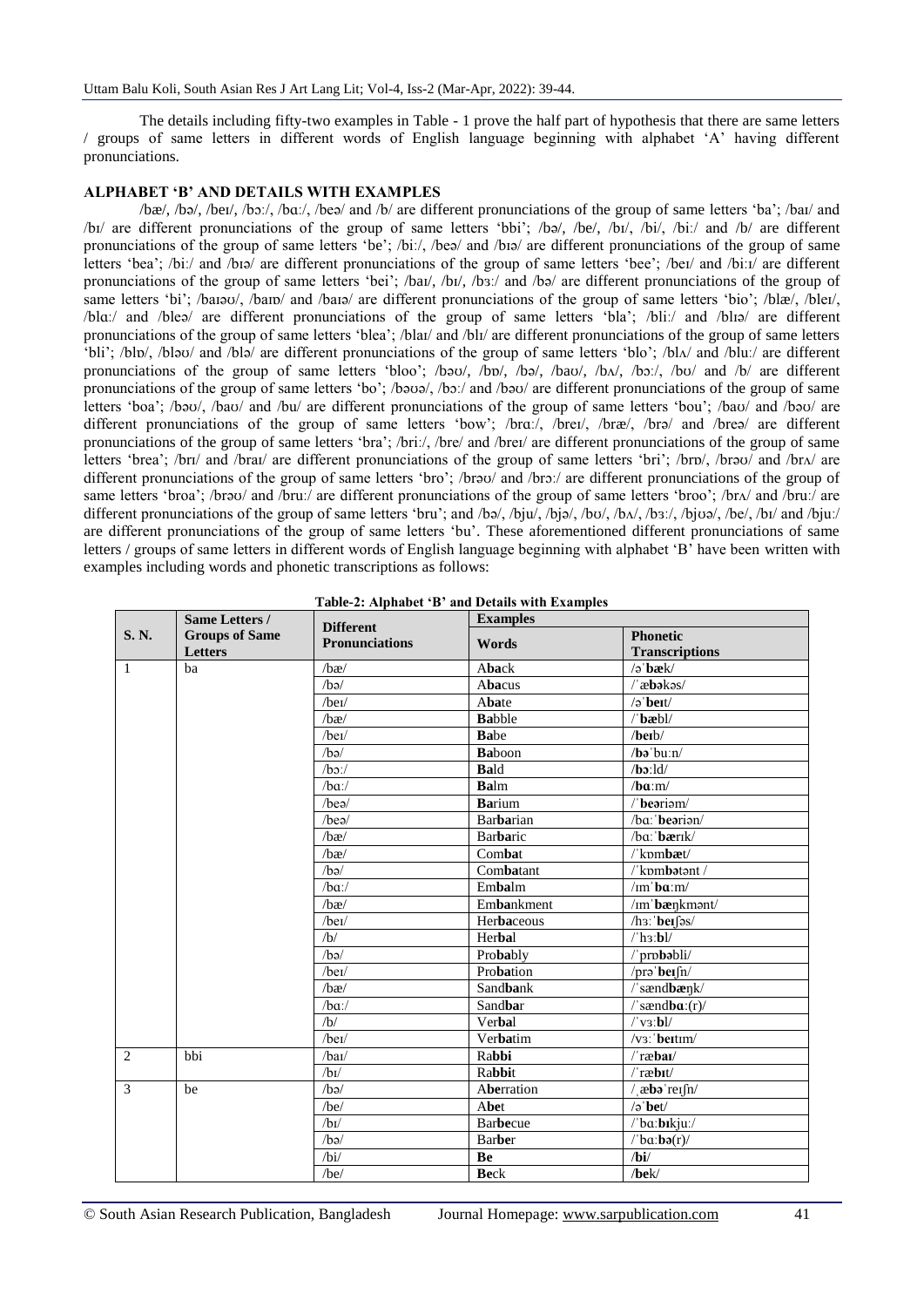|                |                 | /bI/                | <b>Become</b>      | $\sqrt{b}$ r'kam/                       |
|----------------|-----------------|---------------------|--------------------|-----------------------------------------|
|                |                 | $/bi$ :/            | <b>Beta</b>        | /'biːtə/                                |
|                |                 | $/bi$ :/            | <b>Diabetes</b>    | / daio bi:ti:z/                         |
|                |                 | $\sqrt{be}$         | Diabetic           | / data betik/                           |
|                |                 | $/bi$ :/            | Disobedient        | / disə bi:diənt/                        |
|                |                 | /be/                | Disobey            | $/$ disə bei $/$                        |
|                |                 | /be/                | Embed              | $\text{/} \text{rm'}$ bed/              |
|                |                 | /ba/                | Ember              | $/$ 'embə $(r)/$                        |
|                |                 | /b/                 | Rebel              | $/$ rebl $/$                            |
|                |                 | /be/                | Rebel              | $/$ rı' $bel/$                          |
| $\overline{4}$ |                 | $/bi$ :/            |                    |                                         |
|                | bea             |                     | Beach              | $/bi$ :tf/                              |
|                |                 | $/$ beə $/$         | <b>Bear</b>        | $/$ beə $(r)$ /                         |
|                |                 | $/b$ Iə/            | <b>Beard</b>       | $/b$ 19 $d/$                            |
|                |                 | $\sqrt{bea}$        | Unbearable         | /An'bearabl/                            |
|                |                 | $/bi$ :/            | Unbeatable         | /An'bi:təbl/                            |
| 5              | bee             | $/bi$ :/            | <b>Bee</b>         | $/bi$ :/                                |
|                |                 | $/b$ Ia/            | <b>Beer</b>        | /ba(r)/                                 |
| 6              | bei             | /bei/               | <b>Beige</b>       | $/$ berz $/$                            |
|                |                 | /bi:U               | <b>Being</b>       | $\sqrt{\text{bi}:\text{in}}$            |
| $\tau$         | $\overline{bi}$ | /baI/               | Abide              | $\sqrt{2}$ bard/                        |
|                |                 | /bI/                | <b>Ability</b>     | /ə'bıləti/                              |
|                |                 | /baI                | <b>Bike</b>        | /baik/                                  |
|                |                 | /bI/                | <b>Bikini</b>      | /bi ki:ni/                              |
|                |                 | $/b3$ :/            | <b>Birthplace</b>  | $\theta$ b3: $\theta$ pleis             |
|                |                 | /b <sub>I</sub>     | <b>Biscuit</b>     | /'biskit/                               |
|                |                 | /baI                | <b>Bisect</b>      | /bar'sekt/                              |
|                |                 | /b <sub>I</sub>     | Combination        | / kombi neifn/                          |
|                |                 | /baI                | Combine            | /k <sub>9</sub> m'ban/                  |
|                |                 | /baI/               | Immobile           | $\sqrt{I}$ moobail/                     |
|                |                 | /ba/                | Immobilize         | /I'maubalaiz/                           |
|                |                 | /bI/                | Prohibition        | / provi $b$ I $\int$ n/                 |
|                |                 | /ba/                | Prohibitive        | /prə'hıbətıv/                           |
|                |                 | /bI/                |                    |                                         |
|                |                 |                     | Stability          | /stə biləti/                            |
|                |                 | $\sqrt{ba}$         | Stabilize          | /'sterbalarz/                           |
| 8              | bio             | /barau/             | <b>Biochemist</b>  | / barao kemist/                         |
|                |                 | /banb               | Biographer         | $/$ bai' ngrəfə $(r)/$                  |
|                |                 | $/b$ ara/           | <b>Biological</b>  | /bara'lpd31kl/                          |
| 9              | bla             | $/b$ læ $/$         | <b>Bladder</b>     | $\theta$ blædə(r)/                      |
|                |                 | /blei/              | <b>Blade</b>       | /bleid/                                 |
|                |                 | $/ba$ :/            | <b>Blanch</b>      | /bla:nt                                 |
|                |                 | /blea/              | <b>Blare</b>       | $/b$ leə $(r)$ /                        |
| 10             | blea            | $/bli$ :/           | <b>Bleak</b>       | $/b$ li: $k/$                           |
|                |                 | $/b$ lıə/           | <b>Bleary</b>      | /'bliari/                               |
| 11             | bli             | $/b$ laı/           | <b>Blindfold</b>   | /'blaindfaold/                          |
|                |                 | /bl                 | <b>Blink</b>       | $/b$ lınk $/$                           |
|                |                 | /bl                 | Obligatory         | /ə'bligətri/                            |
|                |                 | $/b$ laı/           | Oblige             | $\sqrt{2}$ blaid $\sqrt{2}$             |
| 12             | blo             | $/b\ln$             | <b>Blockbuster</b> | $\theta$ blpkb $\lambda$ stə $(r)$      |
|                |                 | $/b$ lau/           | <b>Bloke</b>       | /blaok/                                 |
|                |                 | /blb/               | <b>Blotch</b>      | $/b$ l $pt$ f/                          |
|                |                 | $/b$ lə/            | <b>Blow</b>        | $/b$ la $U$                             |
| 13             | bloo            | /bl                 | <b>Bloody</b>      | /'bladi/                                |
|                |                 | $/blu$ :/           | <b>Bloom</b>       | /blu:m/                                 |
| 14             | bo              | $/b$ a $U$          | Abode              | $\lambda$ bə $\boldsymbol{\mathrm{od}}$ |
|                |                 |                     |                    |                                         |
|                |                 | /b <sub>D</sub>     | Abolish            | $\sqrt{2}$ boli $\int$                  |
|                |                 | /ba/                | Abolition          | $/$ abo $\ln\left(\frac{n}{2}\right)$   |
|                |                 | $\overline{a}$ bao/ | Abound             | $\sqrt{2}$ baond/                       |
|                |                 | $/b\Lambda$         | Above              | /ә' $b$ лv/                             |
|                |                 | /b <sub>D</sub>     | Bobsleigh          | /'bpbslei/                              |
|                |                 | $/b$ au/            | <b>Bode</b>        | $\sqrt{b}$ od/                          |
|                |                 | $/bo$ :/            | <b>Boron</b>       | $\sqrt{\mathbf{b}}$ .ron/               |
|                |                 | $/b\Lambda$         | Borough            | $\theta$ barə $\theta$                  |
|                |                 | /b <sub>O</sub>     | <b>Bosom</b>       | /'bozam/                                |
|                |                 | /b <sub>D</sub>     | Carbonic acid      | /ka: bonk 'æsid/                        |

© South Asian Research Publication, Bangladesh Journal Homepage: www.sarpublication.com 42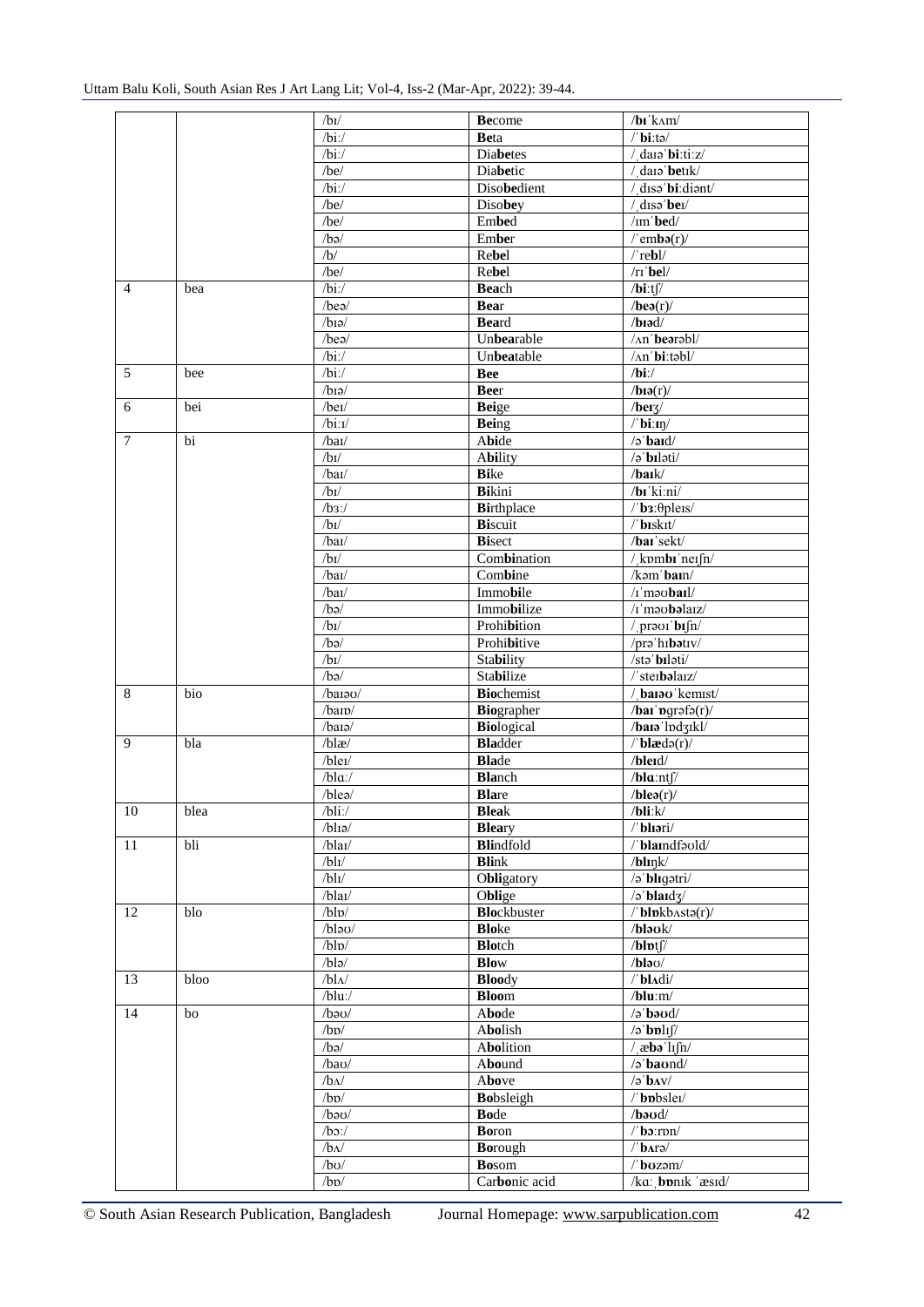|    |      | /ba/                  | Carboniferous    | / ka:bə nıfərəs/                                                             |
|----|------|-----------------------|------------------|------------------------------------------------------------------------------|
|    |      | /b/                   | Symbol           | $/$ 'sımbl $/$                                                               |
|    |      |                       |                  |                                                                              |
|    |      | /bp/                  | Symbolic         | /sim'bplik/                                                                  |
|    |      | $/b$ <sup>20</sup>    | Turbocharger     | /'ta:baotfa:d3a(r)/                                                          |
|    |      | /ba/                  | Turbot           | $l$ 'ts:bət $l$                                                              |
| 15 | boa  | $\beta$ oco/          | Boa              | $\theta$ bəvə $\theta$                                                       |
|    |      | $/bo$ :/              | <b>Boar</b>      | /bx(r)/                                                                      |
|    |      | $/b$ a $U$            | <b>Boast</b>     | $/b$ a $ust/$                                                                |
| 16 | bou  | $/b$ au/              | <b>Boulder</b>   | $\theta$ baoldo(r)                                                           |
|    |      | /bao/                 | <b>Bounce</b>    | /baons/                                                                      |
|    |      | /bu/                  | Bouquet          | $/bu$ 'keı/                                                                  |
| 17 | bow  | /bao/                 | <b>Bow</b>       | $/b$ a $U$                                                                   |
|    |      | $/b$ au/              | <b>Bow</b>       | $/b$ ə $\sigma$ /                                                            |
| 18 | bra  | /bra                  | <b>Bra</b>       | $/$ bra: $/$                                                                 |
|    |      | /brei/                | <b>Brace</b>     | /breis/                                                                      |
|    |      | brx/                  | <b>Bracken</b>   | /'brækon/                                                                    |
|    |      | $\sqrt{bra}$          | <b>Bra</b> vado  | $/$ brə va:də $\sigma/$                                                      |
|    |      | $\sqrt{bra}$          | Libra            | $/$ librə $/$                                                                |
|    |      | /brea/                | Librarian        | /lai brearian/                                                               |
|    |      | $\sqrt{bra}$          | Library          | $\sqrt{\frac{1}{2}}$ larbrəri/                                               |
|    |      | $/br$ ə/              | Vibrant          | /'vaibrant/                                                                  |
|    |      | $/$ brei $/$          | Vibrate          | $\sqrt{v}$ ai' <b>breit</b> /                                                |
|    |      |                       |                  |                                                                              |
| 19 | brea | $/$ bri: $/$          | <b>Breach</b>    | $/$ bri:t $\int$                                                             |
|    |      | /bre/                 | <b>Bread</b>     | /bred/                                                                       |
|    |      | /brei/                | <b>Break</b>     | /breik/ $\,$                                                                 |
|    |      | $/$ bri: $/$          | <b>Bream</b>     | $/$ bri:m $/$                                                                |
|    |      | /bre/                 | <b>Breast</b>    | /brest/                                                                      |
| 20 | bri  | $/br$ I/              | <b>Brickwork</b> | /'brikw3:k/                                                                  |
|    |      | $/$ braı $/$          | <b>Bridal</b>    | /'braidl/                                                                    |
| 21 | bro  | /brp/                 | <b>Broccoli</b>  | /'brpkali/                                                                   |
|    |      | /brau/                | <b>Bromide</b>   | /'braomaid/                                                                  |
|    |      | $/br_{\Lambda}$       | <b>Brother</b>   | $\theta$ braðə(r)                                                            |
|    |      | /brp/                 | <b>Broth</b>     | $/$ br $p\theta/$                                                            |
|    |      | /br $\Lambda$ /       | <b>Brother</b>   | $/$ braðə(r)/                                                                |
| 22 | broa | /brau/                | <b>Broach</b>    | $/$ brə $vt$                                                                 |
|    |      | $/bro$ ./             | <b>Broad</b>     | $/br$ : $d/$                                                                 |
| 23 | broo | /brau/                | <b>Brooch</b>    | $/b$ rə $vt$                                                                 |
|    |      | $/$ bru: $/$          | <b>Brood</b>     | $/$ bru: $d/$                                                                |
| 24 | bru  | /br $\Lambda$ /       | <b>Brunch</b>    | $/$ br $\Lambda$ nt $\int$                                                   |
|    |      | /bru:/                | <b>Brunette</b>  | /bru: 'net/                                                                  |
| 25 | bu   | /ba/                  | Album            | $/$ albom/                                                                   |
|    |      | /bju/                 | Albumen          | /'ælbjumm/                                                                   |
|    |      | $/b$ jə/              | Ambulance        | /'æmbjalans/                                                                 |
|    |      | $/b$ <sub>U</sub> $/$ |                  | $/$ ambo $\int$                                                              |
|    |      |                       | Ambush           |                                                                              |
|    |      | $/b\Lambda$           | <b>Buffer</b>    | $\frac{1}{\sqrt{2}}$ b $\Lambda$ fə $(r)$ /                                  |
|    |      | /b <sub>O</sub>       | <b>Buffet</b>    | /'bofei/                                                                     |
|    |      | $/b3$ :/              | <b>Burden</b>    | $\sqrt{b}$ 3:dn/                                                             |
|    |      | $\frac{1}{\log 2}$    | <b>Bureau</b>    | /'bjoarao/                                                                   |
|    |      | /be/                  | <b>Burial</b>    | /'berial/                                                                    |
|    |      | /bI/                  | <b>Business</b>  | biznas/                                                                      |
|    |      | $/bju$ :/             | <b>Butane</b>    | $/$ bju:tem/                                                                 |
|    |      | $/b$ ju:/             | Contribution     | $\sqrt{\text{km}}$ tri bju: $\int n$                                         |
|    |      | $/b$ jə $/$           | Contributor      | $\frac{1}{\sqrt{2}}$ /kən $\frac{1}{\sqrt{2}}$ tribjətə $\frac{1}{\sqrt{2}}$ |
|    |      | $/b$ ju:/             | Distribution     | / distri bju: $\int$ n/                                                      |
|    |      | $/b$ jə $/$           | Distributor      | $/dt$ 'stribjata $(r)/$                                                      |
|    |      | $/b$ jə $/$           | Tabular          | $/$ 'tæbjələ(r)/                                                             |
|    |      | /bju/                 | Tabulate         | /'tæbjuleɪt/                                                                 |
|    |      | $/bju$ :/             | Tribunal         | $/$ trai bju:nl $/$                                                          |
|    |      | $/b$ jə $/$           | Tributary        | /'tribjatri/                                                                 |
|    |      |                       |                  |                                                                              |

The details including one hundred and fifty-four examples in Table - 2 prove the half part of hypothesis that there are same letters / groups of same letters in different words of English language beginning with alphabet 'B' having different pronunciations.